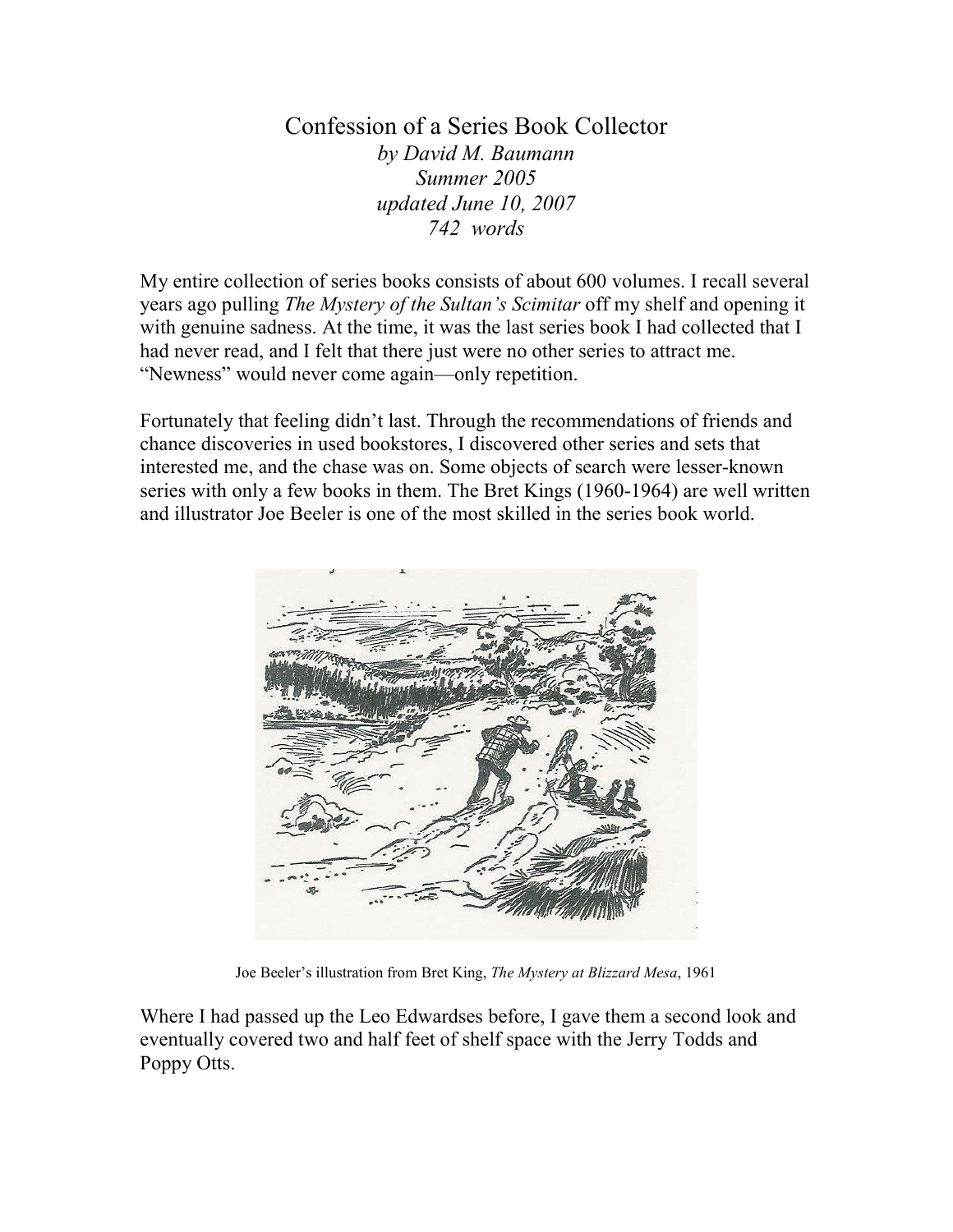Issue 17, summer 1986, edition of the Review presented an article called "Brains Benton, the Last of the Best." The article led me to that fine six-volume series (1959-1961), but I recently discovered that most of the stories in the 43-volume set of Three Investigator books (1964-1987) are more than creditable.

I had thought that the Christopher Cool series (1967-1969) had such a dated and dim-witted name that I never even considered reading it, but a friend pressed the first two volumes on me. I read them and liked them. Fortunately finding the six books in this series was easy and none of them was expensive.

Another friend gave me a duplicate of the second book in the Wynn and Lonny Racing Series (1975-1978). I'd never even heard of that set of six books, but *Road* Race of Champions was a fine story. With one exception, the other books in that series were also easy to find and inexpensive. The last book, The Midnight Rally, is scarcer than python gloves; it's also not much in demand, but that doesn't make it any easier to find. It took me six months to find that one. This series is especially interesting because it was the very last one put out by the Stratemeyer Syndicate.

I know collectors whose shelves bear five thousand, ten thousand, or even fifteen thousand volumes. Obviously they are acquainted with and collect far more series and related books than I have or am familiar with, but there are four sets of books I haven't heard too many people mention, and have found without too much difficulty.

So if there is no chapter of Bookaholics Anonymous in your area, I suggest that you collect the thirty-six volumes of The Teenage Library (1946-1959) and the eleven Boys' Life books of short stories (1963-1966). Most of these are readily available, inexpensive, and reward the reader who enjoys the best of a previous era's juvenile books. These volumes feature short stories written in and for the youth of simpler times and clear values like justice, compassion, honesty, and wholesome adventure. They're about sports, exploration, history, small town life, nature, mystery, and science. Science fiction buffs will enjoy the thirty-six books in the Winston series (1950s-early 1960s), as well as the juveniles by Robert A. Heinlein (1947-1963).

Now, I think, I am finally finished with collecting. I've thought that before and found I was wrong. This time, though, I really mean it. Check back with me in a year and see if I'm right.

P.S. Nearly two years later: Nope, I wasn't done. In the past year the Ted Wilford series and the Mill Creek Irregulars have been recommended to me, and I've packed them onto my shelves and found both to be superb series. I also acquired